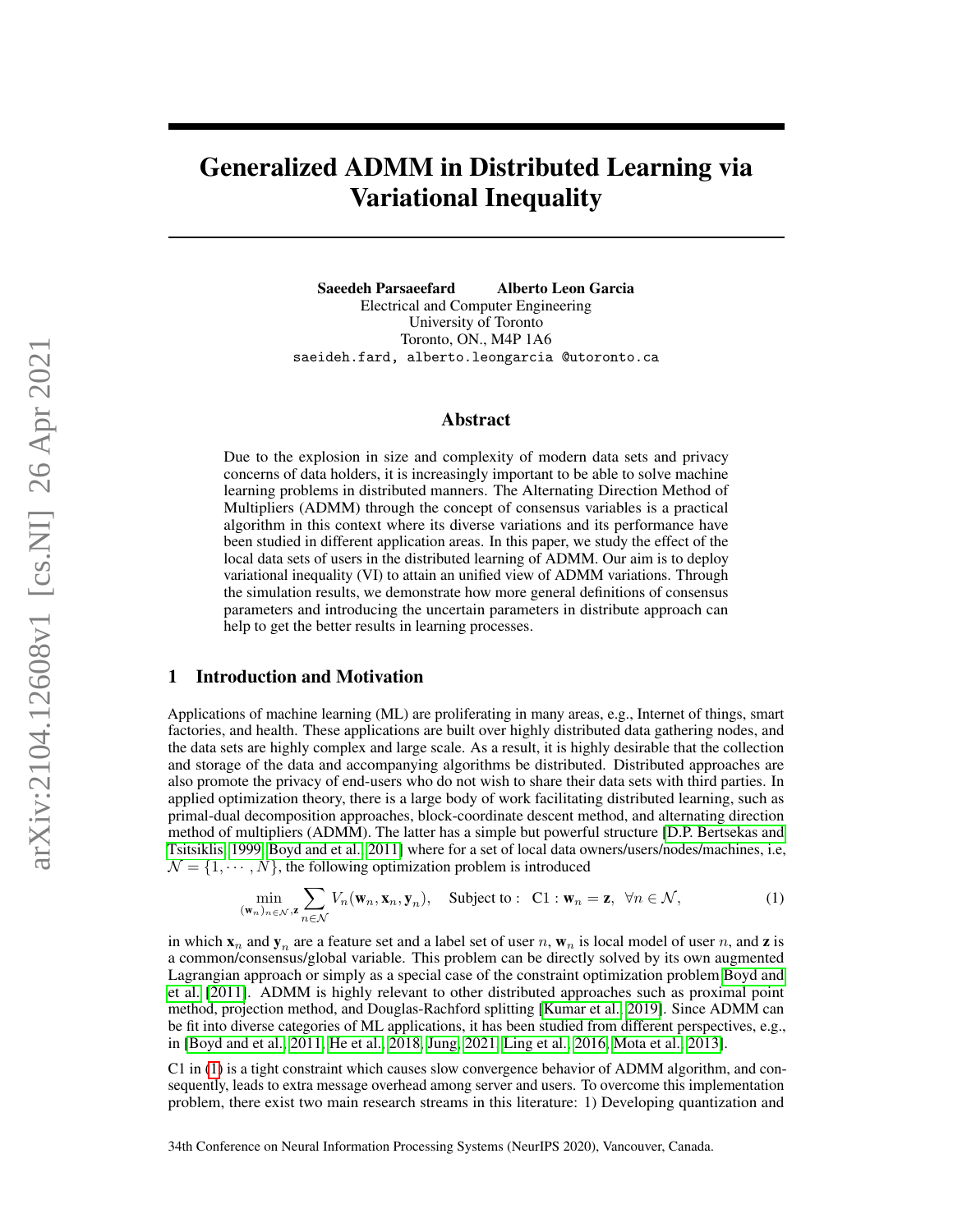hierarchical methods, e.g., [\[Elgabli et al., 2020,](#page-10-7) [Elgabli et al., 2020\]](#page-11-0);2) Introducing relaxed versions of the consensus constrain in ADMM, e.g., [\[França and Bento, 2016,](#page-11-1) [Nishihara et al., 2015,](#page-11-2) [Ghadimi](#page-11-3) [et al., 2015,](#page-11-3) [Giselsson and Boyd, 2016\]](#page-11-4). Following by the former research trend, in this paper, we aim to introduce a more general version of the consensus constraints in ADMM for distributed learning to speed up the convergence rate. We also take into account the effect of distributed data sets of users in the performance of ADMM which to the best of our knowledge, has not been addressed in this literature. We introduce a worst case representation of the objective function in [\(1\)](#page-0-0) where the effect of truncated /fragmented/local data sets of users is modeled as an unknown function which its values fall into the bounded uncertainty region [\[Parsaeefard et al., 2019\]](#page-11-5).

Since there exists no closed form solution of our proposed generalized ADMM, we use variational inequality (VI) [\[Facchinei and Pang, 2003\]](#page-11-6) and arrive at a unified view for studying the proposed problem. We show how the solutions of ADMM in variations of the consensus constraints are related and how the worst case robust representation of ADMM can help to justify the regularization parameters in traditional approach. VI is also applied in [\[Chen et al., 2014\]](#page-11-7) for deriving divergence condition of ADMM, in [\[Wang and Zhao, 2019\]](#page-11-8) for the non-convex formulation of ADMM, and in [\[Du and Jiang, 2020\]](#page-11-9) for the convergence of ADMM with Bergman-distance formulation of C1 which can generalized ADMM for proximal and quadratic constraints. In this work, we show that VI can present an unified framework for study ADMM in general form of C1 without a need to have a closed form of mapping for the solution.

# 2 Problem Representation for Generalized ADMM

The intuition behind introducing generalized formulation of ADMM is to allow users to search for the solution in a more flexible manner and study the effect of local data set of users in a distributed setup. Consequently, we introduce the generalized ADMM formulation as follows for all  $n$  in  $\mathcal{N}$ :

<span id="page-1-0"></span>
$$
\min_{(\mathbf{w}_n)_{n \in \mathcal{N}}, \mathbf{z}} \sum_{n \in \mathcal{N}} \max_{\mathbf{f}_n(\mathbf{w}_{-n}, \mathbf{x}_{-n}, \mathbf{y}_{-n}) \in \mathfrak{R}_n(\mathbf{w}_{-n})} \widetilde{V}_n(\mathbf{w}_n, \mathbf{x}_n, \mathbf{y}_n, \mathbf{f}_n(\mathbf{w}_{-n}, \mathbf{x}_{-n}, \mathbf{y}_{-n})),
$$
\n(2)\nSubject to:  $\widetilde{CI}: g_n^2(\mathbf{w}_n, \mathbf{z}) \leq 0, g_n^1(\mathbf{w}_n, \mathbf{z}) = 0, \forall n \in \mathcal{N},$ 

where  $w_{-n} = [w_1, \dots, w_{n-1}, w_{n+1}, \dots, w_N], x_{-n} = [x_1, \dots, x_{n-1}, w_{n+1}, \dots, w_N],$  and  $y_{-n} =$  $[\mathbf{y}_1, \cdots, \mathbf{y}_{n-1}, \mathbf{y}_{n+1}, \cdots, \mathbf{y}_N]$ , and

- $g_n^1(\mathbf{w}_n, \mathbf{z})$  and  $g_n^2(\mathbf{w}_n, \mathbf{z})$  capture a more general relationship between  $\mathbf{w}_n$  and  $\mathbf{z}$ . For instance, C1 can include norm function p as  $g_n^2(\mathbf{w}_n, \mathbf{z}) \rightarrow ||\mathbf{w}_n - \mathbf{z}||_p^p \le \varepsilon_n$  for all n for  $\varepsilon_n \ge 0$ .<br>This turn of soft constraints are not considered as an approximation of the conservers This type of soft constraints can be considered as an over relaxation of the consensus constraints of ADMM approach (Chapter 3 in [\[Boyd and et al., 2011\]](#page-10-1)). Another example is a group ADMM in [\[Elgabli and et al., 2020\]](#page-11-10) where the users are agree to fix their solutions with their own neighbors, i.e.,  $\mathbf{w}_n = \mathbf{w}_m$  if  $m \in A_n$  where  $A_n$  is the adjacent list of the node n.
- Due to the local data sets in distributed setup, the obtained weights in learning process misses the relationship between data sets of users [\[Parsaeefard et al., 2019\]](#page-11-5). Since there is no statistics that shows this effect, we need to define a new variable to model this relation through the worst case robust optimization theory which includes three elements: I) A new function to show the uncertainty coming from local data sets of users: Consider  $f_n(w_{-n}, x_{-n}, y_{-n})$ which is a function to model the uncertainty caused by local date sets of users. Consequently, the cost function is also changed to  $V_n(\mathbf{w}_n, \mathbf{x}_n, \mathbf{y}_n, \mathbf{f}_n(\mathbf{w}_{-n}, \mathbf{x}_{-n}, \mathbf{y}_{-n}))$  which includes  $f_n(w_{-n}, x_{-n}, y_{-n})$  as a new variable; II) An uncertainty region i.e.,  $\Re_n(w_{-n})$  to shows how  $f_n(w_{-n}, x_{-n}, y_{-n})$  behaves: This uncertainty function is mathematically represented as [\[Ben-Tal and Nemirovski, 1999\]](#page-11-11)

$$
\forall \mathbf{w}_{-n}, \mathbf{x}_{-n}, \mathbf{y}_{-n}, \quad \exists \mathbf{f}_n(\mathbf{w}_{-n}, \mathbf{x}_{-n}, \mathbf{y}_{-n}) \in \Re_n(\mathbf{w}_{-n}), \ \forall n \in \mathcal{N},
$$

and it means for any weights, feature sets, and label sets of all users, a value of  $f_n(w_{-n}, x_{-n}, y_{-n})$  is limited in  $\Re_n(w_{-n})$  which is a set-valued map. For our problem, we do not have any knowledge about the form of  $\Re_n(\mathbf{w}_{-n})$ . In Section 3.1, we use linear function for  $f_n(w_{-n}, x_{-n}, y_{-n})$  and bounded norm function for  $\Re_n(w_{-n});$  III) A mapping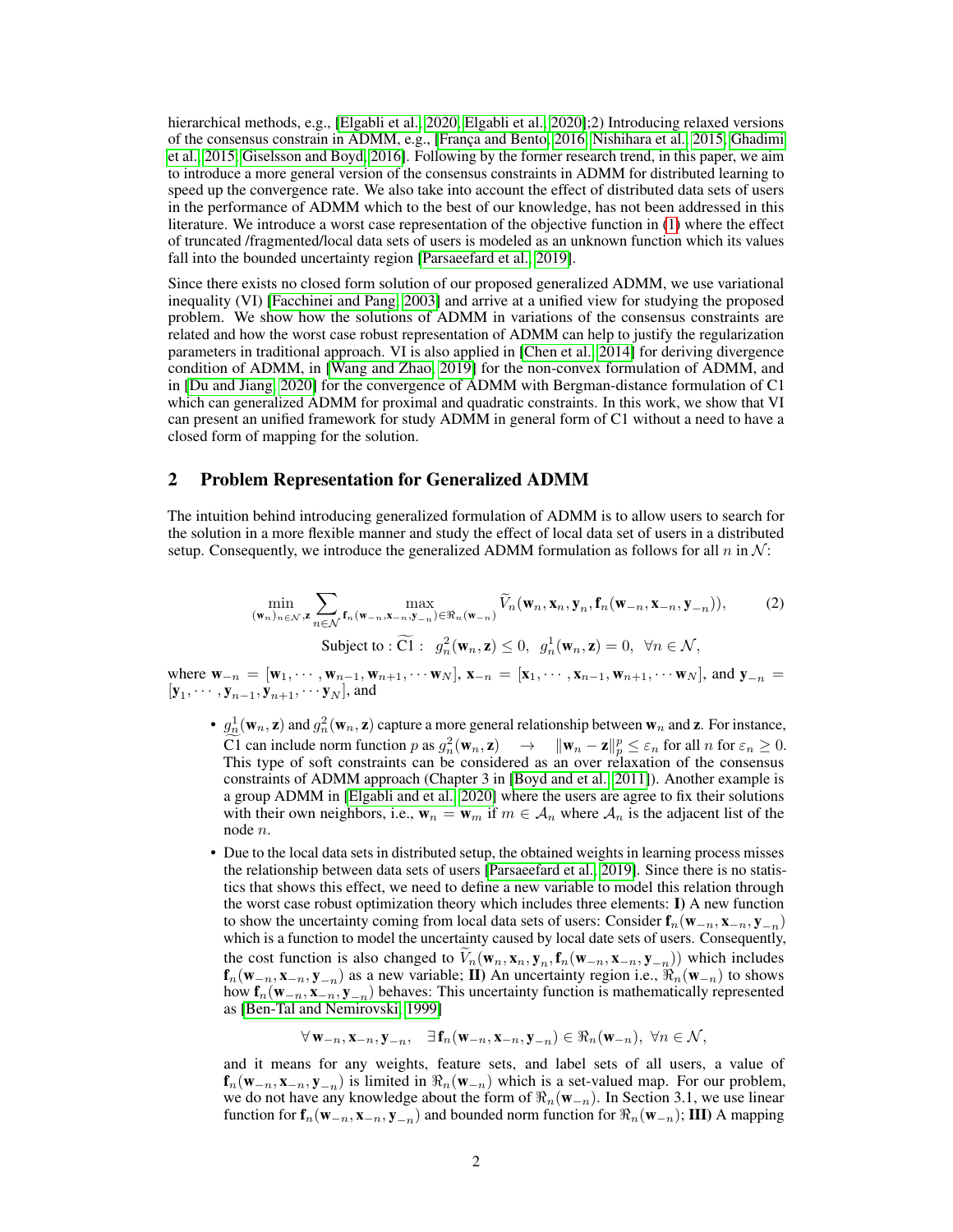to show how the optimization problem should tackle the uncertain parameter: Definitely, by increasing the value of  $f_n(w_{-n}, x_{-n}, y_{-n})$ , loss function increases. Therefore, under the worst-case or maximum condition of  $f_n(w_{-n}, x_{-n}, y_{-n})$  in  $\Re_n(w_{-n})$ , the weights of the model should be derived. Based on this view, the inner optimization problem of [\(2\)](#page-1-0) is derived as

$$
\Phi_n = \max_{\mathbf{f}_n \in \mathbb{R}_n(\mathbf{w}_{-n})} \widetilde{V}_n(\mathbf{w}_n, \mathbf{x}_n, \mathbf{y}_n, \mathbf{f}_n(\mathbf{w}_{-n}, \mathbf{x}_{-n}, \mathbf{y}_{-n})),
$$

where  $\Phi_n$  is a function of all weights of users and depends on the bound of mathematical representation of  $\Re_n(\mathbf{w}_{-n})$ . For the sake of simplicity, we omit all the variables from the definition of this function.

The difficulty of finding a solution for [\(2\)](#page-1-0) is twofold: 1) the objective of  $V_n(\mathbf{w}_n, \mathbf{x}_n, \mathbf{y}_n, \mathbf{f}_n(\mathbf{w}_{-n}, \mathbf{x}_{-n}, \mathbf{y}_{-n}))$  is intertwined an uncertain function (i.e.,  $\mathbf{f}_n(\mathbf{w}_{-n}, \mathbf{x}_{-n}, \mathbf{y}_{-n})$ ) and there is not a well-defined tractable formulation for this objective function, 2) the solution of each user from [\(2\)](#page-1-0) depends on a shared variable z among all users. To overcome these two challenges, we apply VI for studying the solution of [\(2\)](#page-1-0). VI has been successfully applied in the context of distributed algorithm with shared constraints, e.g., in [\[Wang and Zhao, 2019,](#page-11-8) [Chen et al., 2014\]](#page-11-7) and can handle an ambiguity in definition of cost function in [\(2\)](#page-1-0) by considering its centralized counterpart problem [\[Parsaeefard et al., 2017\]](#page-11-12), i.e.,

<span id="page-2-1"></span>
$$
\min_{\mathbf{w},\mathbf{z}} \sum_{n \in \mathcal{N}} V_n(\mathbf{w}, \mathbf{x}_n, \mathbf{y}_n), \ \forall n \in \mathcal{N}, \ \text{Subject to : } \widetilde{\mathbf{C1}},
$$
 (3)

where **w** incorporates  $w_n$  for all *n*.

# 3 Solution of Generalized ADMM

To study the solution of Generalized ADMM with VI, we first present some preliminary definitions.

**Definition of VI problem:** Given a subset K of the Euclidean *n*-dimensional space  $\mathbb{R}^n$  and a mapping  $\mathcal{F}: \mathcal{K} \to \mathbb{R}^n$ , the VI problem, denoted by  $VI(\mathcal{K}, \mathcal{F})$ , is to find a vector  $\mathbf{x} \in \mathcal{K}$ such that [\[Facchinei and Pang, 2003\]](#page-11-6)

$$
(\mathbf{y} - \mathbf{x})^T \mathcal{F}(\mathbf{x}) \ge 0, \quad \forall \mathbf{y} \in \mathcal{K}.
$$

Let the solution set of above equation be  $SOL(\mathcal{K}, \mathcal{F})$ . VI can represent the solution of several standard constraint/non-constraint optimization problems, equilibrium point of game theory, and complementarity problems. For instance, if K is convex and the mapping  $\mathcal F$  is the gradient of real-valued function  $f(\mathbf{x})$ , then  $VI(\mathcal{K}, \mathcal{F} = \nabla f(\mathbf{x}))$  represent a necessary condition for optimality of the following optimization problem: find  $\mathbf{x}^* \in \mathcal{K}$  such that  $f(\mathbf{x}^*) \leq f(\mathbf{x})$  for all  $x \in \mathcal{K}$ . In case that  $\mathcal{K}$  includes inequality and equations, i.e.,  $\mathcal{K} = \{h(x) \le 0, g(x) =$  $\mathbf{0} \ \forall n \in \mathcal{N} \big\}$ , with  $\mathbf{h} : \mathbb{R}^n \to \mathbb{R}^l$  and  $\mathbf{g} : \mathbb{R}^n \to \mathbb{R}^m$  being vector-values continuously differentiable functions. The following two statements are valid [[\[Facchinei and Pang, 2003\]](#page-11-6) Proposition 1.3.4.]:

• Consider  $x \in SOL(\mathcal{K}, \mathcal{F})$ , under Abadie's constraint qualifications (Section 3.2 in [Facchinei and Pang](#page-11-6) [\[2003\]](#page-11-6)), there exist positive vectors  $\lambda \in \mathbb{R}^m$  and  $\mu \in \mathbb{R}^l$  such that

<span id="page-2-0"></span>
$$
\mathbf{0} = \mathcal{F}(\mathbf{x}) + \sum_{j=1}^{l} \lambda_j \nabla h_j(\mathbf{x}) + \sum_{i=1}^{m} \mu_i \nabla g_i(\mathbf{x}), \ \forall n \in \mathcal{N},
$$
  
\n
$$
\mathbf{0} = \mathbf{g}(\mathbf{x}), \ \mathbf{0} \le \lambda \perp \mathbf{h}(\mathbf{x}) \ge \mathbf{0},
$$
\n(4)

where  $\lambda \perp h(x)$  shows the perpendicularity of  $\lambda \ge 0$  and  $h(x)$  where  $\lambda_j \times h_j(x) = 0$ .

• Conversely, if each function  $h_j$  is convex and each function  $g_i$  is linear, and if  $(\mathbf{x}, \lambda, \nu)$  satisfies [\(4\)](#page-2-0), then  $\mathbf{x} \in \text{SOL}(\mathcal{K}, \mathcal{F})$ .

We refer to [\[Kumar et al., 2019,](#page-10-2) [Scutari et al., 2010\]](#page-11-13) for more examples of using VI. From these preliminaries, we study the solution of generalized ADMM based on VI with the help of [\(3\)](#page-2-1) as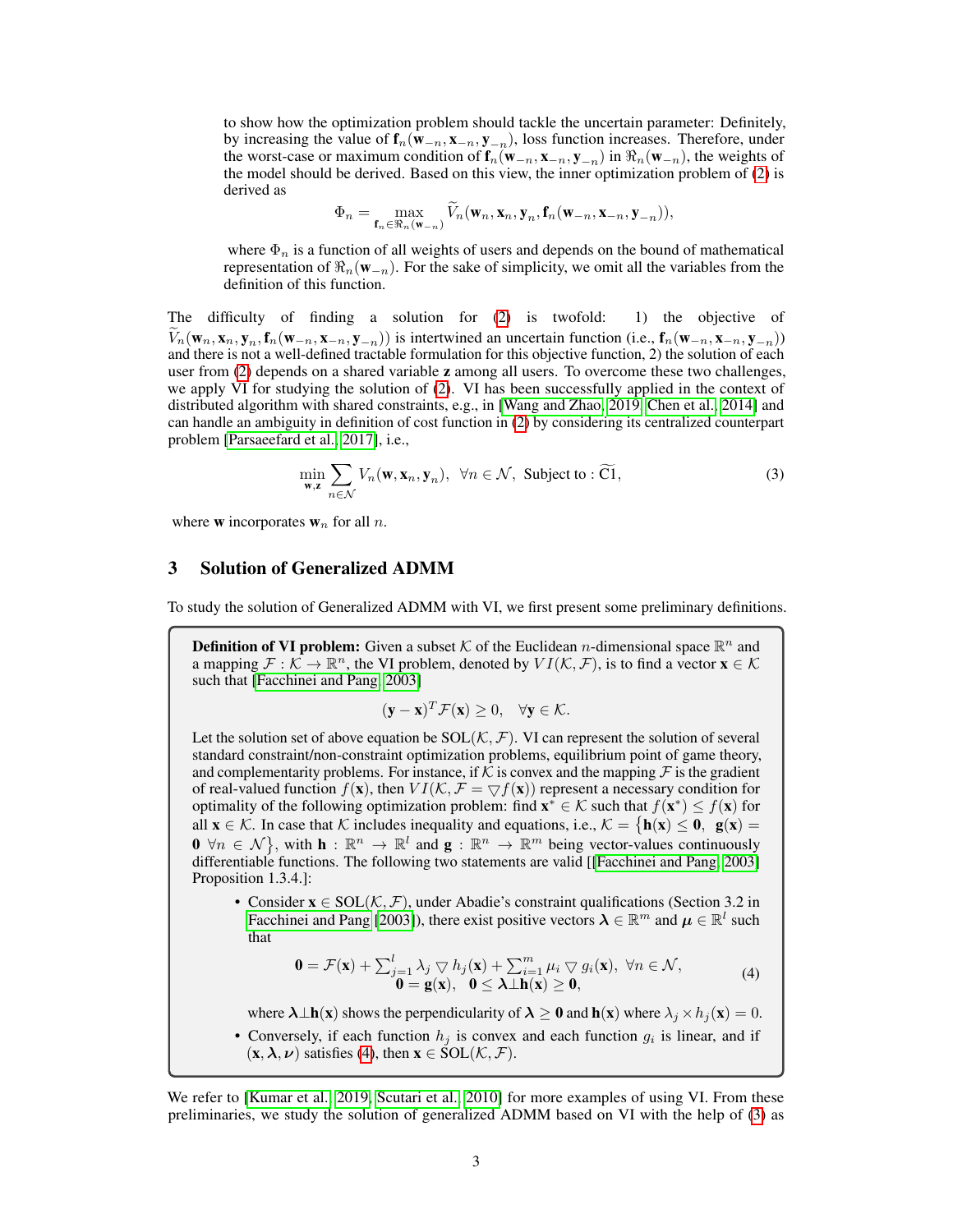follows. Consider  $\mathbf{w} = {\mathbf{w}_1, \dots, \mathbf{w}_N, \mathbf{z}}$  and the solutions of [\(2\)](#page-1-0) and [\(3\)](#page-2-1) as  $\tilde{\mathbf{w}}$  and  $\mathbf{w}$ , respectively. Assume also following practical assumptions<sup>[1](#page-3-0)</sup>:

- A1)  $V_n(\mathbf{w}_n, \mathbf{x}_n, \mathbf{y}_n, \mathbf{f}_n)$  is smooth, L Lipschitz continuous, and differentiable function of  $w_n$  with bounded gradients;
- A2)  $V_n(\mathbf{w}_n, \mathbf{x}_n, \mathbf{y}_n, \mathbf{f}_n)$  is increasing, bounded differentiable with respect to  $\mathbf{f}_n$ ;
- **A3**)  $\frac{\partial^2 V_n(\mathbf{w}_n, \mathbf{x}_n, \mathbf{y}_n, \mathbf{f}_n)}{\partial \mathbf{w}_n \partial \mathbf{f}_n}$  exist and are continuous functions;
- A4) Weights of users and **z** are bounded i.e.,  $\mathbf{w} \in \mathbf{W}_n \subseteq \mathbb{R}^n$ ;
- A5) Higher order of derivatives of  $V_n(\mathbf{w}_n, \mathbf{x}_n, \mathbf{y}_n, \mathbf{f}_n)$  are approximately zero.

The solution of generalized ADMM in [\(2\)](#page-1-0) can be represented as a solution of  $VI(\tilde{Q}, \tilde{\mathcal{F}})$  where  $\widetilde{\mathcal{F}} = (\widetilde{\mathcal{F}}_n)_{n \in \mathcal{N}}$  in which  $\widetilde{\mathcal{F}}_n = (\frac{\partial \Phi(\mathbf{w})}{\partial \mathbf{w}_n})$  and

$$
\widetilde{Q} = \prod_{n \in \mathcal{N}} \widetilde{\mathbf{W}}_n \cap \left\{ g_n^2(\mathbf{w}_n, \mathbf{z}) \le 0, \ g_n^1(\mathbf{w}_n, \mathbf{z}) = 0 \ \forall n \in \mathcal{N} \right\},\
$$

where  $\mathbf{W}_n = (\mathbf{W}_n \times \mathbb{R}_n(\mathbf{w}_{-n}))$ . Also, the solution of [\(3\)](#page-2-1) can be represented as a solution of  $VI(Q, \mathcal{F})$  where  $\mathcal{F}(\mathbf{w}) = (\mathcal{F}_n(\mathbf{w}))_{n \in \mathcal{N}}$ ,  $\mathcal{F}_n(\mathbf{w}) = \nabla_{\mathbf{w}} V_n(\mathbf{w})$  and  $\nabla_{\mathbf{w}} V_n(\mathbf{w})$  denotes the column gradient vector of  $V_n(\mathbf{w})$  with respect to **w**; and

<span id="page-3-2"></span>
$$
\mathcal{Q} = \prod_{n \in \mathcal{N}} \mathbf{W}_n \cap \{ g_n^2(\mathbf{w}_n, \mathbf{z}) \le 0, \ g_n^1(\mathbf{w}_n, \mathbf{z}) = 0 \ \forall n \in \mathcal{N} \}.
$$
 (5)

#### 3.1 How to tackle Uncertain Parameters in Solution of generalized ADMM

Since  $f_n(w_{-n}, x_{-n}, y_{-n})$  and  $\Re_n$  are unknown, it is not easy to determine a closed form or tractable formulation for  $V_n(\mathbf{w}_n, \mathbf{x}_n, \mathbf{y}_n, \mathbf{f}_n(\mathbf{w}_{-n}, \mathbf{x}_{-n}, \mathbf{y}_{-n})$  and consequently,  $\mathcal{F}(\mathbf{w})$ . To overcome this issue, we can apply two main approaches: I) Considering simplified assumptions for the uncertainty region as well as the definition of cost functions with uncertain parameters. For example, assume that  $f_n(w_{-n}, x_{-n}, y_{-n}) = \sum_{m \in \mathcal{N}, m \neq n} \alpha_{nm} w_m + \beta_{nm}$  where  $\alpha_{nm}$  and  $\beta_{nm}$  are uncertain parameters related to the correlation between the fragmented data sets of users  $n$  and user  $m$  and

$$
\Re_n = \{\mathbf{f}_n = \frac{1}{2}(\boldsymbol{\alpha}_{-n}^T \mathbf{w}_{-n} - \boldsymbol{\beta}_{-n}) \,|\, \|\boldsymbol{\alpha}_{-n}\|_p \leq \varsigma_n, + \|\boldsymbol{\beta}_{-n}\|_p \leq \delta_n\}, \quad n \in \mathcal{N},
$$

where  $\alpha_{-n}$  and  $\beta_{-n}$  are two vectors of all elements of  $\alpha_{nm}$  and  $\beta_{nm}$ , respectively. If  $V_n(\mathbf{w}_n, \mathbf{x}_n, \mathbf{y}_n, \mathbf{f}_n(\mathbf{w}_{-n}, \mathbf{x}_{-n}, \mathbf{y}_{-n}))$  can be decomposed for user *n* parameters and  $f_n(w_{-n}, x_{-n}, y_{-n})$ , by the concept of protection functions, i.e.,  $V_n(f_n)$ , we can have  $V_n(\mathbf{w}_n, \mathbf{x}_n, \mathbf{y}_n, \mathbf{f}_n(\mathbf{w}_{-n}, \mathbf{x}_{-n}, \mathbf{y}_{-n})) \approx V_n(\mathbf{w}_n, \mathbf{x}_n, \mathbf{y}_n) + V_n(\mathbf{f}_n(\mathbf{w}_{-n}, \mathbf{x}_{-n}, \mathbf{y}_{-n}))$  for lin-ear functions<sup>[2](#page-3-1)</sup>. These assumptions leas to a more tractable and closed form of both  $V_n(\mathbf{w}_n, \mathbf{x}_n, \mathbf{y}_n, \mathbf{f}_n(\mathbf{w}_{-n}, \mathbf{x}_{-n}, \mathbf{y}_{-n}))$  and  $\mathcal{F}$ . II) From A1-A4, we have following Lemma for  $\mathcal{F}$ and  $\widetilde{\mathcal{F}}$  which helps us to study the uniqueness condition of **w** and  $\widetilde{\mathbf{w}}$ .

**Lemma**: When F is strongly monotone,  $\widetilde{\mathcal{F}}$  is strongly monotone for small value of  $\varsigma_n$  and from A1-A5. *Proof:* See Appendix A in supplementary file  $\Box$ .

From the above definitions, we study the existence and uniqueness solution of ADMM.

Theorem 1: For any set of parameters and bounded uncertainty region from A1-A4, there always exists a solution for  $VI(\tilde{Q}, \tilde{\mathcal{F}})$  and  $VI(Q, \mathcal{F})$ . Therefore, [\(2\)](#page-1-0) and [\(3\)](#page-2-1) have a solution. *Proof:* See Appendix B in supplementary file  $\square$ 

While the existence condition is studied in a straightforward manner from the definitions of VIs related to [\(2\)](#page-1-0) and [\(3\)](#page-2-1), the uniqueness condition is not trivial since the uniqueness conditions depend

<span id="page-3-0"></span><sup>&</sup>lt;sup>1</sup>For the ease of presentation, in the followings, we omit the arguments from  $f_n(w_{-n}, x_{-n}, y_{-n})$ . However, when we will explain about the concept, we add the arguments.

<span id="page-3-1"></span> $\hat{V}_n(\mathbf{w}_n, \mathbf{x}_n, \mathbf{y}_n, \mathbf{f}_n) \approx V_n(\mathbf{w}_n, \mathbf{x}_n, \mathbf{y}_n, \mathbf{y}_n) \times \hat{V}_n(\mathbf{f}_n(\mathbf{w}_{-n}, \mathbf{x}_{-n}, \mathbf{y}_{-n}))$  for the log or exponential functions.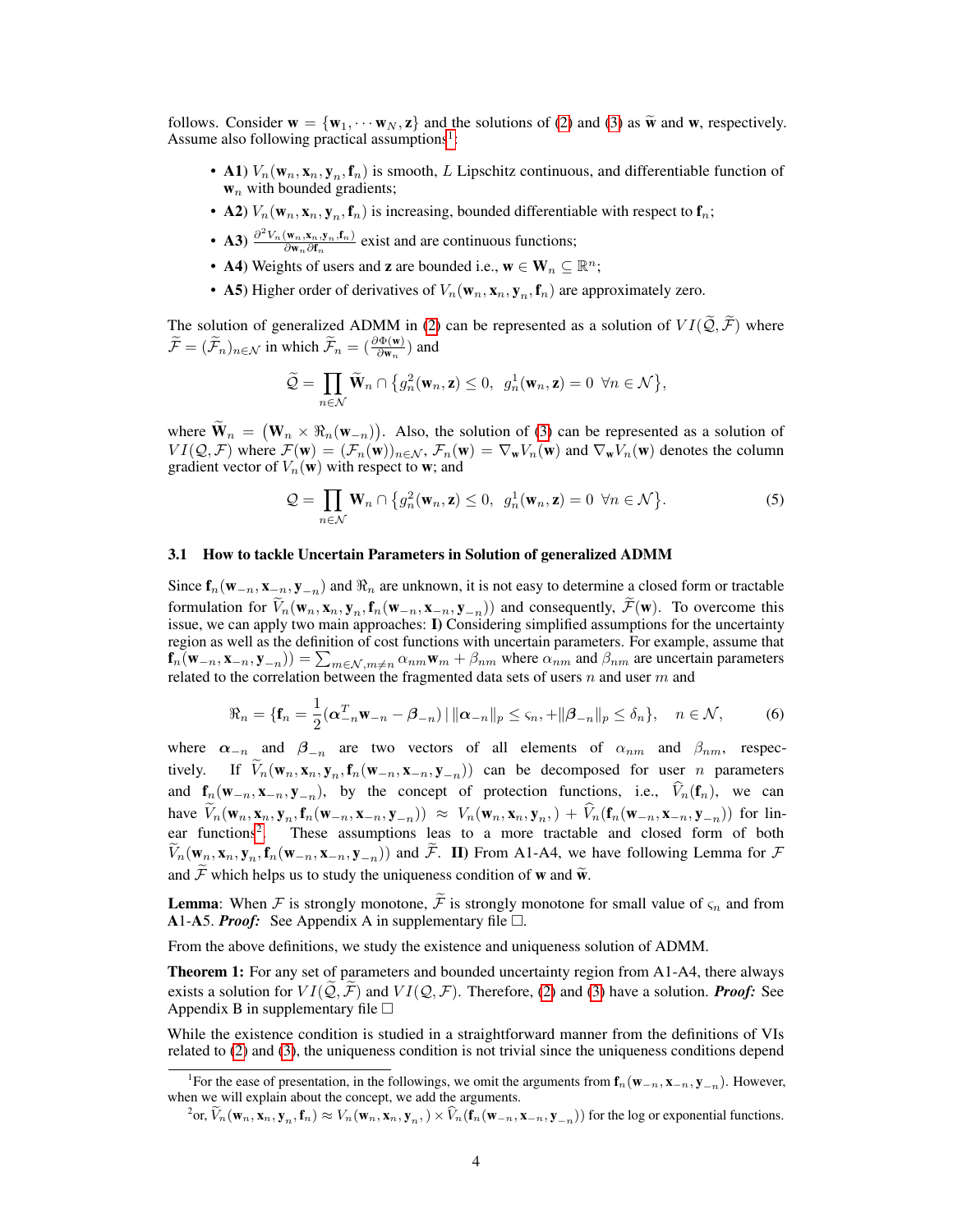on the nature of constraints. To consider this point, we use KKT systems of VI for deriving the uniqueness conditions. Consider  $\mathbf{g}^2$  and  $\mathbf{g}^1$  as the vectors of all  $g_n^2$  and  $g_n^1$ , respectively. The KKT condition system of equations of  $(2)$  and  $(3)$  are, respectively,

<span id="page-4-0"></span>
$$
\mathbf{0} = \widetilde{\mathcal{F}}(\mathbf{w}) + \sum_{n \in \mathcal{N}} (\mu_n \nabla g_n^1(\mathbf{w}_n, \mathbf{z}) + \lambda_n \nabla g_n^2(\mathbf{w}_n, \mathbf{z})), \ \forall n \in \mathcal{N},
$$
  
\n
$$
\mathbf{C2} : \quad \mathbf{0} = \mathbf{g}^1(\mathbf{w}_n, \mathbf{z}), \ \ \mathbf{0} \le \lambda \perp \mathbf{g}^2(\mathbf{w}_n, \mathbf{z})) \ge \mathbf{0},
$$
\n(7)

and

<span id="page-4-1"></span>
$$
\mathbf{0} = \mathcal{F}(\mathbf{w}) + \sum_{n \in \mathcal{N}} \mu_n \nabla g_n^1(\mathbf{w}_n, \mathbf{z}) + \lambda_n \nabla g_n^2(\mathbf{w}_n, \mathbf{z}) \,\forall n \in \mathcal{N}, \quad \mathbf{C2}.
$$
 (8)

[\(7\)](#page-4-0) and [\(8\)](#page-4-1) belong to MiCP and provide a set of necessary conditions which should be satisfied for any solutions of  $VI(\tilde{Q}, \tilde{\mathcal{F}})$  and  $VI(\tilde{Q}, \mathcal{F})$ , respectively. Consider  $(\lambda, \mu)$  satisfying [\(7\)](#page-4-0) and [\(8\)](#page-4-1); and  $\tilde{\mathbf{w}}$  and w are primal variables KKT points of [\(7\)](#page-4-0) and [\(8\)](#page-4-1), respectively. Now from Proposition 1.2.1 in [\[Facchinei and Pang, 2003\]](#page-11-6), w is a solution of [\(3\)](#page-2-1) from  $VI(Q, \mathcal{F})$  if there exist  $\mu$  and  $\lambda$  holding [\(8\)](#page-4-1). Similarly,  $\tilde{\mathbf{w}}$  is a solution of [\(2\)](#page-1-0) from  $VI(\mathcal{Q}, \mathcal{F})$  if there exist  $\mu$  and  $\lambda$  holding C2. This relation helps us to study the uniqueness condition of general ADMM where associated with  $VI(Q, \mathcal{F})$  and  $VI(\tilde{\mathcal{Q}}, \tilde{\mathcal{F}})$ . The solution of [\(7\)](#page-4-0) and [\(8\)](#page-4-1) can be represented as tuples  $\tilde{\varkappa} = [\tilde{\mathbf{w}}, \lambda, \mu]$  and  $\varkappa = [\mathbf{w}, \lambda, \mu]$ , respectively. Now we define two following mappings

$$
\widetilde{\mathcal{F}}^{\text{Lagrange}}(\widetilde{\varkappa}) = \left( \begin{array}{c} \widetilde{\mathcal{F}}(\mathbf{w}) + \mathcal{G}^1 \mu^T + \mathcal{G}^2 \boldsymbol{\lambda}^T \\ \mathbf{g}^1 \\ \mathbf{g}^2 \end{array} \right), \text{ and } \mathcal{F}^{\text{Lagrange}}(\varkappa) = \left( \begin{array}{c} \mathcal{F}(\mathbf{w}) + \mathcal{G}^1 \mu^T + \mathcal{G}^2 \boldsymbol{\lambda}^T \\ \mathbf{g}^1 \\ \mathbf{g}^2 \end{array} \right)
$$

where  $\mathcal{G}^1$  and  $\mathcal{G}^2$  are the vectors of  $\nabla g_n^1(\mathbf{w}_n, \mathbf{w})$  and  $\nabla g_n^2(\mathbf{w}_n, \mathbf{w})$ , respectively.  $\widetilde{\mathcal{F}}^{\text{Lagrange}}(\widetilde{\kappa})$  and  $\mathcal{F}^{\text{Lagrange}}(\widetilde{\kappa})$  and  $\mathcal{F}^{\text{Lagrange}}(\widetilde{\kappa})$  can be used to d  $\mathcal{F}^{\text{Lagrange}}(\varkappa)$  can be used to define a new mapping between the primal and Lagrange variables which can be used to study the uniqueness conditions of  $\tilde{\mathbf{w}}$  and  $\mathbf{w}$ .

#### 3.2 Simplified Version for Linear Constraints

Another important advantage to use VI is that it is simplified when  $g^1 = d - Cw$  and  $g^2 = b - Aw$ . In this case,  $\mathcal{F}^{\text{Lagrange}}$  and  $\widetilde{\mathcal{F}}^{\text{Lagrange}}$  are transformed into

$$
\mathcal{F}^{\text{Linear}}(\varkappa)=\underbrace{\left(\begin{array}{c}\mathbf{0}\\\mathbf{d}\\\mathbf{b}\end{array}\right)}_{\text{m}}+\underbrace{\left(\begin{array}{ccc} \mathcal{F}&\mathbf{C}^T&\mathbf{A}^T\\ -\mathbf{C}^T&\mathbf{0}&\mathbf{0}\\\ -\mathbf{A}^T&\mathbf{0}&\mathbf{0}\end{array}\right)}_{\text{M}}\varkappa^T,\ \widetilde{\mathcal{F}}^{\text{Linear}}(\widetilde{\varkappa})=\textbf{m}+\underbrace{\left(\begin{array}{cc} \widetilde{\mathcal{F}}&\mathbf{C}^T&\mathbf{A}^T\\ -\mathbf{C}^T&\mathbf{0}&\mathbf{0}\\\ -\mathbf{A}^T&\mathbf{0}&\mathbf{0}\end{array}\right)}_{\widetilde{\text{M}}}\varkappa^T,
$$

where **M** and  $\widetilde{M}$  can be rewritten as  $M = M_1 + M_2$  and  $\widetilde{M} = \widetilde{M}_1 + M_2$  where

$$
\mathbf{M}_1 = \left( \begin{array}{ccc} \mathcal{F} & \mathbf{0} & \mathbf{0} \\ \mathbf{0} & \mathbf{0} & \mathbf{0} \\ \mathbf{0} & \mathbf{0} & \mathbf{0} \end{array} \right), \ \ \widetilde{\mathbf{M}}_1 = \left( \begin{array}{ccc} \widetilde{\mathcal{F}} & \mathbf{0} & \mathbf{0} \\ \mathbf{0} & \mathbf{0} & \mathbf{0} \\ \mathbf{0} & \mathbf{0} & \mathbf{0} \end{array} \right), \quad \mathbf{M}_2 = \left( \begin{array}{ccc} \mathbf{0} & \mathbf{C}^T & \mathbf{A}^T \\ -\mathbf{C}^T & \mathbf{0} & \mathbf{0} \\ -\mathbf{A}^T & \mathbf{0} & \mathbf{0} \end{array} \right).
$$

in which  $M_2$  is a skew-symmetric matrix. For instance, for  $w_n = z$ , we have  $z = -\frac{1}{N} \sum_{n \in \mathcal{N}} w_n$ [\[Boyd and et al., 2011\]](#page-10-1). Hence, **C** is an  $N \times N$  matrix  $[C]_{nm} = 1 - \frac{1}{N}$  for  $m = n$  and  $[C]_{nm} = \frac{1}{N}$  for  $m \neq n$ . For group ADMM in [\[Elgabli and et al., 2020\]](#page-11-10), **C** is  $N \times N$  is matrix where  $[C]_{nm} = 1$ for  $m = n$ ,  $[C]_{nm} = -1$  for  $m \neq n$  and  $n \in A_n$ , and  $[C]_{nm} = 0$ , otherwise. For both of these two cases, the study of the existence, uniqueness, and convergence of distributed algorithms depends on the features of  $\mathcal F$  in ADMM and not the linear matrices.

Applying VI in ADMM also helps us to study any variation of ADMM including adding any additional terms to the cost functions, for example (to punish or optimize the relaxation parameters, e.g.,  $\varepsilon_n$ ) or any new constraints and variables, and make a connection between solution of simplified form and its divergence. Therefore, we get a unified view for study the solution of ADMM for different scenarios.

# 4 Uniqueness Conditions of GADMM and Distributed Algorithms

We first focus on the case that  $\lambda$  and  $\mu$  are fixed. This is interesting in a sense that it leads to a practical formulation of augmented Lagrange formulation in ADMM scenario and can be considered as a first step for the scenario where the values of Lagrange multipliers are adjusted dynamically.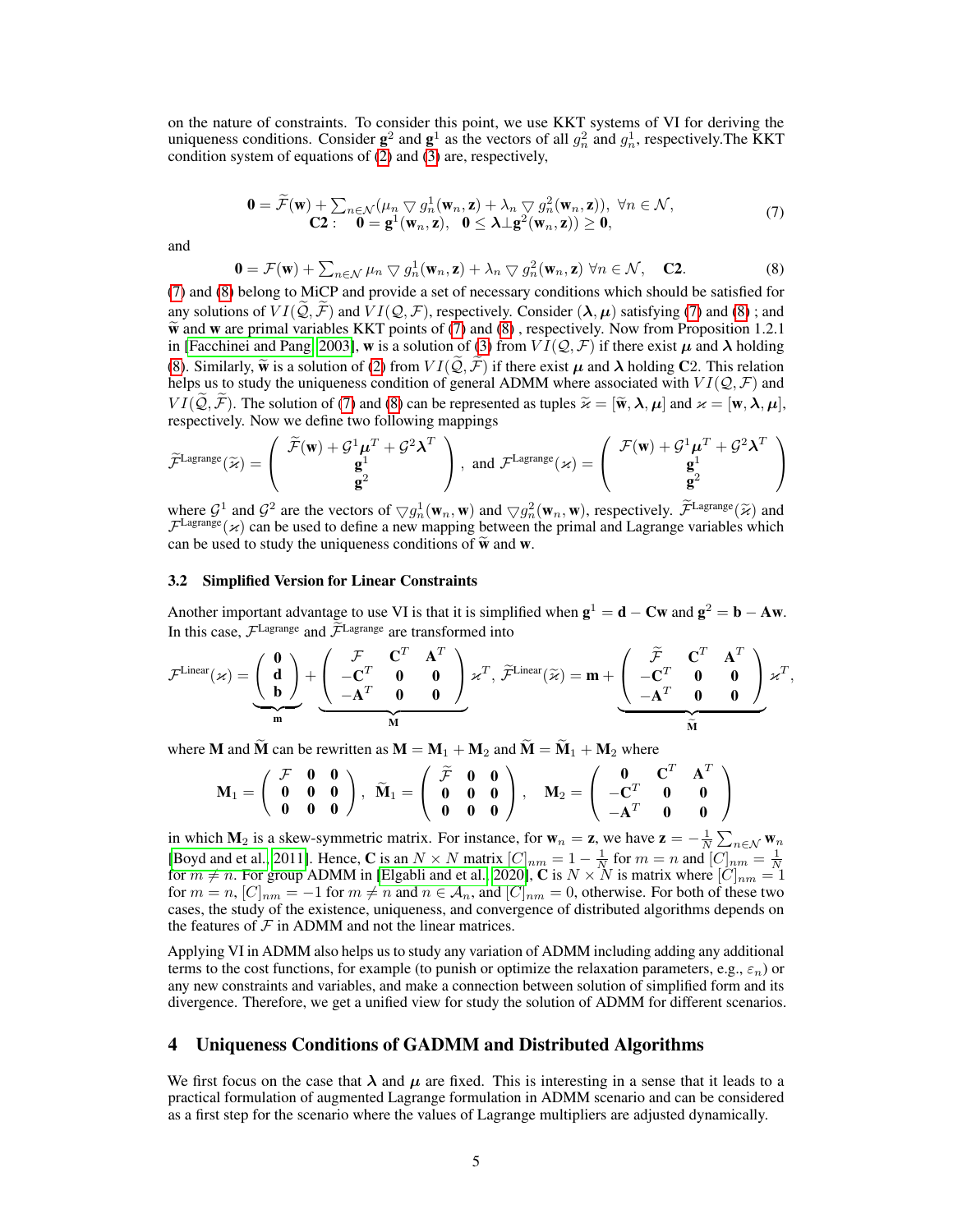Table 1: Proximal Point Method for GADMM with Fixed and Variable Lagrange Multipliers

| Algorithm 1                                                                        | Algorithm 2                                                        |
|------------------------------------------------------------------------------------|--------------------------------------------------------------------|
| <b>Step 0:</b> For given $\lambda$ , $\mu$ , and $z^0$ , $0 < \zeta < 1$ , $t = 0$ | <b>Step 0:</b> For given $0 < \zeta, \tau < 1$ , $z^0$ , $t = 0$ , |
| <b>Step 1</b> : 1.1) Users update $w_n^{t+1}$ from (9)                             | Step 1.1 ) similar to Algorithm 1                                  |
| 1.2) Each user sends its $w_n^{t+1}$ to the server                                 | Step 1.2) similar to Algorithm 1                                   |
| <b>Step 2:</b> The server updates $z^{t+1}$ and sends to users                     | 1.3) Update $\lambda^t$ and $\mu^t$                                |
| If $\ \mathbf{w}^{t-1}-\mathbf{w}^{t}\ _2 \leq \zeta$ , End;                       | from one of $(12)$ to $(14)$                                       |
| Otherwise $t = t + 1$ , continue;                                                  | Step 2: Similar to Algorithm 1                                     |
|                                                                                    |                                                                    |

#### 4.1 Fixed Lagrange Multipliers

For this case, the constraints of the KKT systems in (7) and (8) are eliminated and we have  $\mathcal{F}^{\text{Fixed}}(\mathbf{w}) = \mathcal{F}(\mathbf{w}) + \sum_{n \in \mathcal{N}} \left( \mu_n \nabla g_n^1(\mathbf{w}_n, \mathbf{z}) + \lambda_n \nabla g_n^2(\mathbf{w}_n, \mathbf{z}) \right)$ , and  $\widetilde{\mathcal{F}}^{\text{Fixed}}(\mathbf{w}) = \widetilde{\mathcal{F}}(\mathbf{w}) + \sum_{n \in \mathcal{N}} \widetilde{\mathcal{F}}(\mathbf{w}_n, \mathbf{z}) + \widetilde{\mathcal{F}}(\mathbf{w}_n, \mathbf{z}) + \widetilde{\mathcal{F$  $\sum_{n\in\mathcal{N}}\left(\mu_n\bigtriangledown g^1_n(\mathbf{w}_n,\mathbf{z})+\lambda_n\bigtriangledown g^2_n(\mathbf{w}_n,\mathbf{z})\right)$ , which can represent two following optimization problems :

$$
\min_{(\mathbf{w}_n)_{n \in \mathcal{N}} \in \mathbf{W}} \sum_{n \in \mathcal{N}} \left( V_n(\mathbf{w}, \mathbf{x}_n, \mathbf{y}_n) + \mu_n g_n^1(\mathbf{w}_n, \mathbf{z}) + \lambda_n g_n^2(\mathbf{w}_n, \mathbf{z}) \right),
$$
  

$$
\min_{(\mathbf{w}_n)_{n \in \mathcal{N}} \in \mathbf{W}} \sum_{n \in \mathcal{N}} \left( \max_{\hat{\mathbf{f}}_n \in \Re_n(\mathbf{w}_{-n})} \widetilde{V}_n(\mathbf{w}_n, \mathbf{x}_n, \mathbf{y}_n, \mathbf{f}_n(\mathbf{w}_{-n}, \mathbf{x}_{-n}, \mathbf{y}_{-n})) + \mu_n g_n^1(\mathbf{w}_n, \mathbf{z}) + \lambda_n g_n^2(\mathbf{w}_n, \mathbf{z}) \right),
$$

respectively. These two optimization problems show that [\(2\)](#page-1-0)and [\(3\)](#page-2-1) are transformed into optimization problems with the objective to minimize the cost function plus the pricing parts (fixed Lagrange multipliers multiplied by  $\mathbf{g}_1$  and  $\mathbf{g}_2$ ). Therefore, the related optimization problems are simplified and their related VI mappings are changed to  $VI(W, \mathcal{F}^{\text{Fixed}})$  and  $VI(W, \mathcal{F}^{\text{Fixed}})$ .

**Theorem 2**: For a given  $\lambda \ge 0$  and  $\mu \ge 0$ , when  $\varsigma_n$  is small and  $g_n^1$  is linear and  $g_n^2$  is convex function,  $VI(\mathbf{W}, \mathcal{F}^{\text{fixed}})$  and  $VI(\mathbf{W}, \mathcal{F}^{\text{Fixed}})$  have unique solutions if  $\mathcal{F}(\mathbf{w})$  is strongly monotone. *Proof:* See Appendix C in supplementary file  $\Box$ .

For this scenario, the iterative prototype algorithm based on the proximal response point can be applied as presented in Algorithm 1 [\[Palomar and Eldar, 2010\]](#page-11-14). In proximal point method, for any  $\mathbf{w}_n \in \mathcal{Q}$ , the solution of

<span id="page-5-0"></span>
$$
\mathbf{w}_n^t = \min_{\mathbf{w}_n} \widetilde{V}_n(\mathbf{w}_n, \mathbf{x}_n, \mathbf{y}_n, \mathbf{f}_n) + \mu_n \nabla g_n^1(\mathbf{w}_n, \mathbf{z}) + \lambda_n \nabla g_n^2(\mathbf{w}_n, \mathbf{z}) + \underbrace{\frac{1}{2} ||\mathbf{w}_n^t - \mathbf{w}_n^{t-1}||}_{\text{Proximal term}}.
$$
 (9)

For z, the similar proximal term can be considered. This algorithm is based on the sequential distributed algorithm where all users starts to solve their problems by sending their solution back to the centralized cloud. With a very slight modification, this algorithm can be applied for the server-less algorithm.

Consider the norm 2 uncertainty region in [\(6\)](#page-3-2) with the linear regression cost function and C1 for ADMM from [\(1\)](#page-0-0), the protection function against  $\mathbf{f}_n$  is  $\varsigma_n \|\mathbf{w}_{-n}^t\|_2^2 + \delta_n$  for each user n, and the optimization problem of proximal response map for each user  $n$  can be rewritten

<span id="page-5-1"></span>
$$
V_n^{\text{Proxi}} = \underbrace{\frac{1}{2}(\mathbf{x}_n^T \mathbf{w}_n^t - \mathbf{y}_n)}_{V_n(\mathbf{w}_n, \mathbf{x}_n, \mathbf{y}_n)} + \underbrace{\mu_n(\mathbf{w}_n^t - \mathbf{z})}_{\text{ADMM Constant}} + \underbrace{\varsigma_n \|\mathbf{w}_{-n}^t\|_2^2 + \delta_n + \frac{1}{2} \|\mathbf{w}_n^t - \mathbf{w}_n^{t-1}\|_2^2}_{\text{Regularization Parameter}}.
$$
 (10)

[\(10\)](#page-5-1) is an augmented version of ADMM via the weights of each user as well as the other users and  $\varsigma_n$ and  $\delta_n$ . [\(10\)](#page-5-1) highlights that with representation of distributed learning via worst case optimization theory based on ADMM and proximal response method, the utilization of regularization factor in ADMM approach can be supported. With different definition of uncertainty region, we obtain a different regularization factor. Hence, this representation mathematically supports applying regularization factors in ADMM to reach the better solutions. Convergence conditions of Algorithm 1 are presented in Appendix D in supplementary file.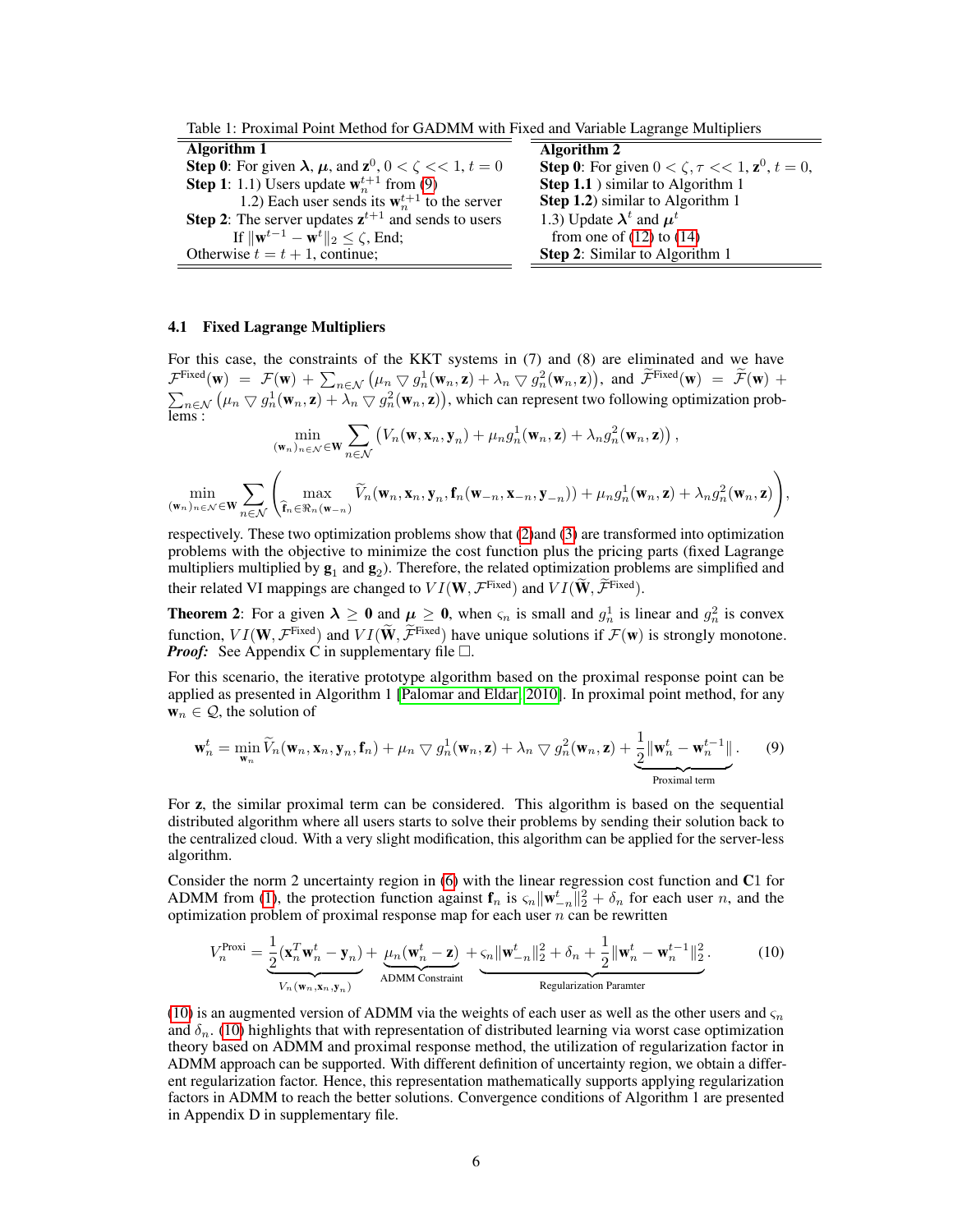#### 4.2 Variable Lagrange Multipliers

For this scenario, we just focus on  $\lambda$  for the sake of notation simplicity. The followings can be easily extended with considering  $\mu$  as well. Therefore, we study that under which condition for the unique solution of w, there is a solution for  $\lambda$  which hold KKT systems for both [\(3\)](#page-2-1) and [\(2\)](#page-1-0), and  $\lambda$  is a solution of

<span id="page-6-2"></span>
$$
\text{NCP}: \quad \mathbf{0} \le \boldsymbol{\lambda} \perp \mathbf{g}^2(\bar{\mathbf{x}}) \ge \mathbf{0},\tag{11}
$$

where  $\bar{\varkappa} = \{w, \mu\}$ . To study this uniqueness conditions for  $\bar{\varkappa}$  and  $\lambda$ , consider  $\gamma(\lambda) = \mathcal{G}^2 \lambda^T$  and define a mapping  $\phi$  as  $\phi : \dot{\lambda} \to \mathbf{g}^2(\bar{\varkappa}, \gamma(\lambda))$ . For this scenario, we need to show that under which condition  $\phi$  is co-coercive function of  $\lambda$  with constant  $c_{\rm coc}(\phi)$  where  $(\lambda^1-\lambda^2)^T(\phi(\lambda^1)-\phi(\lambda^2))\geq$  $c_{\rm coc}(\boldsymbol\phi)\|\boldsymbol\phi(\boldsymbol\lambda^1)-\boldsymbol\phi(\boldsymbol\lambda^2)\|_2^2.$ 

**Theorem 3:** If F is strong monotone, the solution of  $VI(Q, \mathcal{F})$  and  $VI(\tilde{Q}, \tilde{\mathcal{F}})$  are unique and it must be  $\mathbf{w}^{VI} = \mathbf{w}^*(\gamma(\lambda^{\text{NCP}}))$  and  $\widetilde{\mathbf{w}}^{VI} = \widetilde{\mathbf{w}}^*(\gamma(\lambda^{\text{NCP}}))$ . There is a convex solution set for  $\lambda$ . **Proof:**<br>See Appendix E in supplementary file See Appendix E in supplementary file.  $\square$ 

#### 4.2.1 Distributed Algorithms to Solve [\(11\)](#page-6-2)

One scheme of a distributed algorithm for [\(11\)](#page-6-2) is presented in Algorithm 2 which is based on the primal-dual update variables. First, server each user updates its own local variable  $w_n$  based on initial values of  $z^0$  . Then, each user should update the Lagrange multipliers which involves different implementation challenges such as: 1) The signaling required between server and users to pass required information, 2) The computational burden for calculating  $\lambda$ , 3) The convergence speed, 4) The convergence analysis, 5) The sensitivity of the solution for  $\lambda$  to the step-size. Based on the definition of consensus general constraints in our setup, e.g.,  $g_n^1(\mathbf{w}_n, \mathbf{z})$  and  $g_n^2(\mathbf{w}_n, \mathbf{z})$ , each user can update  $\lambda_n^t$  and  $\mu_n^t$ . However, computational complexity and choosing the step size for updating these parameters are important for  $w<sup>t</sup>$ . We study some of the famous approaches to update the Lagrange multiplier as follows [\[Facchinei and Pang, 2003,](#page-11-6) [Pang et al., 2010\]](#page-11-15).

• *Projection Algorithm with random variable step* where λ are updated as follows

<span id="page-6-0"></span>
$$
\boldsymbol{\lambda}^t = [\boldsymbol{\lambda}^{t-1} - \tau \boldsymbol{\phi}(\boldsymbol{\lambda})]^+, \tag{12}
$$

where to guarantee the convergence of the algorithm,  $0 \le \tau \le 2 \times c_{\text{coc}}(\phi)$  (Theorem 12.1.8) in [\[Facchinei and Pang, 2003\]](#page-11-6))). Since this value usually cannot be attained in a distributed setup, very small value for  $\tau$  is considered with the cost of slow convergence rate. The positive side of this approach is that it does not involve high computational complexity.

- *The Hyperplane Projection Algorithm* is proposed to handle the difficulty of choosing the value of  $\tau$  in the projection mapping. This algorithm has three steps to update the Lagrange multipliers:
	- 1. Compute  $\lambda^{(t-1)+\frac{1}{4}} = [\lambda^{t-1} \phi(\lambda)]^+$ .
	- 2. Compute  $\lambda^{t-\frac{1}{2}} = \lambda^{t-1} + 2^{-l_n}(\lambda^{(t-1)+\frac{1}{4}} \lambda^{t-1})$  where  $l_n$  is the smallest positive integer l where  $\tau = 2^{-l}$ , and for  $\delta \in (0, 1)$ , we have  $[\lambda^{t-1} - \lambda^{(t-1)+\frac{1}{4}}] \phi(\lambda^{t-1} \tau(\boldsymbol{\lambda}^{t-1}-\boldsymbol{\lambda}^{(t-1)+\frac{1}{4}})\geq \delta\|\ \boldsymbol{\lambda}^{t-1}-\boldsymbol{\lambda}^{(t-1)+\frac{1}{4}}\|.$
	- 3. Update

$$
\lambda^{t} = \left[\lambda^{t-1} - \frac{[\lambda^{t-1} - \lambda^{(t-1)+\frac{1}{4}}] \phi(\lambda^{t-\frac{1}{2}})}{\|\phi(\lambda^{t-\frac{1}{2}})\|^2} \phi(\lambda^{t-\frac{1}{2}})\right]^{+}.
$$
 (13)

Obviously this approach has more computational complexity compared to the projection algorithm and there is no guarantee for the uniqueness solution for  $\lambda$ .

• *The Tikhonoc Regularization Algorithm* is which instead of φ, its perturbed version, i.e.,  $\phi + \zeta_n I$  is solved where I is the identity matrix and  $\zeta_n$  is a small value which is decreased during the sequence. Therefore, the updating of the Lagrange multipliers for each  $t$  is changed as follows:

<span id="page-6-1"></span>
$$
\widehat{\boldsymbol{\lambda}}_n^{l+1,t} = \left[\widehat{\boldsymbol{\lambda}}^{l,t} - \frac{1}{\tau_n}(\boldsymbol{\phi}(\boldsymbol{\lambda}^t) + \zeta_n \widehat{\boldsymbol{\lambda}}^{l,t})\right]^+\tag{14}
$$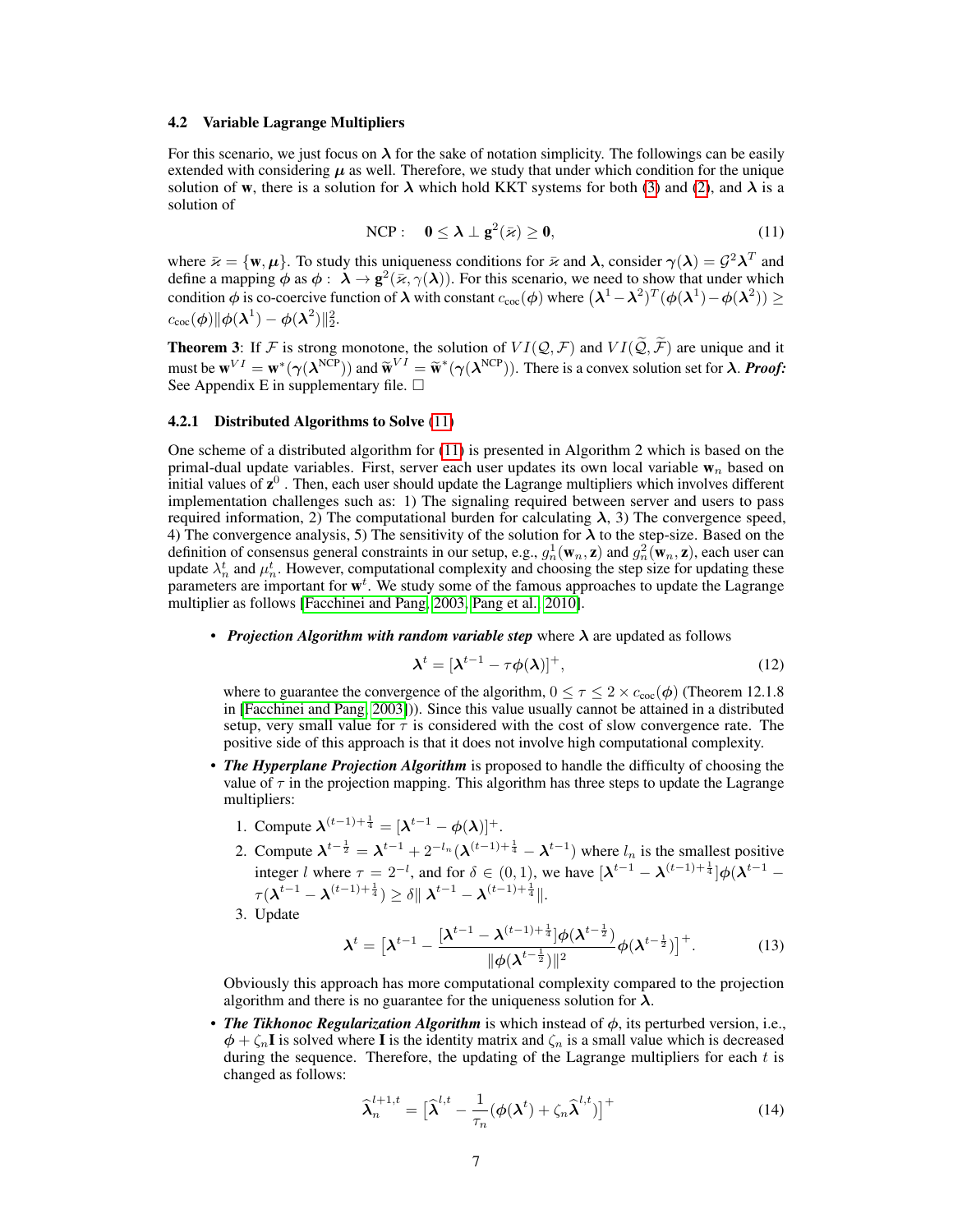where  $l = 0, 1, \cdots$  and this algorithm converges when  $\tau_n > \frac{(\frac{1}{c_{\text{euc}}} + \zeta_n)^2}{2\zeta_n}$  $\frac{c^{1.5n}}{2\zeta_n}$ . This approach has an advantage to attain the unique least-norm solution of the NCP( $\phi$ ) for each t.

Algorithm 2 continuous until the convergence condition holds. Under strong monotonicty of  $F$ , their convergence are studied in Theorems 12.1.8, 12.1.16, and 12.1.2 in [\[Facchinei and Pang, 2003\]](#page-11-6), respectively.

# 5 Evaluation Results

To evaluate the generalized ADMM, we deploy the setup of Matlab codes from [\[Boyd and et al.,](#page-10-1) [2011,](#page-10-1) [Elgabli and et al., 2020\]](#page-11-10). We evaluate the performance in terms of numbers of iterations for convergence and we define  $\Delta$  which is the difference between solution in [\(2\)](#page-1-0) and [\(3\)](#page-2-1). The distributed algorithm will be stopped when the difference between the solution of consecutive iterations is less than 10−<sup>4</sup> . We simulate for both logistic and Linear regression objective over the data set 29 in [\[Elgabli and et al., 2020\]](#page-11-10). We use the projection algorithm to update the value of  $\lambda$  where we have  $\tau = 0.0002$ . For the protection function, we use norm 2, i.e.,  $\zeta_n ||\mathbf{w}_{-n}^t||_2^2 + \delta_n$  where we set  $\varsigma_n = 5 \times 10^{-3}$  and  $\delta_n = 0.1$ .

The effect of soft constraints in the distributed solution of ADMM is studied in Table [2.](#page-7-0) The results reveal that by increasing the value of  $\varepsilon = \varepsilon_n$  for all  $n \in \mathcal{N}$ , the error is increased since the users are allowed to choose the solution close to each other and not exactly similar to each other. However, interestingly, the convergence time is decreased significantly since users can choose the solution that is in proximity of the consensus variables. Therefore, soft constraints allow us to make a trade-off between convergence and error.

Note that we examine the solution of ADMM for  $\varepsilon < 0.02$  and  $\varepsilon < 0.5$ . In the former scenario,  $\Delta$  is approaching zero and there is no significant difference between soft constraints and the traditional consensus constraint. For the latter scenario, the error is not acceptable and the solution is not within an acceptable bound of accuracy. For linear regression, the error value is normalized with the value of the error of gradient descent method. The trend of increasing ∆ and decreasing iteration numbers with increasing  $\varepsilon$  are similar to those of logistic regression.

For large value of  $\varepsilon$ , i.e.,  $\varepsilon = 0.5$ , the error of ADMM with soft constraint is larger than that of the gradient algorithm, while it has a very fast convergence. Note that to reach the convergence for large value of  $\varepsilon$ , we decrease the steps sizes of the iterative parameters. Since in distributed setting for the large value of  $\varepsilon$ , due to flexibility of the choosing the values of weights of users, there is a chance that the weights of users oscillate. Therefore, there is a need to adjust the learning parameters in this scenarios with small values for better convergence.

|                   | Logistic Regression  |                                                                                                       |      | Linear Regression |          |      |
|-------------------|----------------------|-------------------------------------------------------------------------------------------------------|------|-------------------|----------|------|
|                   | $\varepsilon = 0.05$ | $\varepsilon = 0.1$ $\varepsilon = 0.5$ $\varepsilon = 0.01$ $\varepsilon = 0.05$ $\varepsilon = 0.5$ |      |                   |          |      |
|                   |                      | $3.8 \times 10^{-3}$ $1.5 \times 10^{-2}$                                                             | 0.03 | $0.80\%$          | $0.95\%$ | 135% |
| <b>Iterations</b> | 6000                 | 3000                                                                                                  | 1700 | 300               | 200      | 16   |

<span id="page-7-0"></span>Table 2: Performance of ADMM in presence of soft constraint versus  $\varepsilon = \varepsilon_n$  for all  $n \in \mathcal{N}$ 

In Fig. [1,](#page-8-0) we study the effect of the protection function and the value of  $\varsigma$  on the performance of proximal point method for generalized ADMM (proxi-ADMM) in Algorithm 2 for logistic regression problem. We plot the values of  $\Delta$  versus iteration numbers for  $\varsigma = 10^{-3}$  and  $\varsigma = 2 \times 10^{-3}$ . The protection function is L2 norm. Fig. [1](#page-8-0) shows that  $\varsigma = 10^{-3}$  improves the performance of the proxi-ADMM in terms of  $\Delta$  and convergence rate compared to those for proxi-ADMM without the protection function. However, for  $\varsigma = 2 \times 10^{-3}$ , we cannot see the same improvement. This results indicates the importance of adjusting the value of protection functions and its non-uniform behavior in terms of improving performance as reported in similar trend of research e.g., [\[Parsaeefard et al.,](#page-11-5) [2019\]](#page-11-5).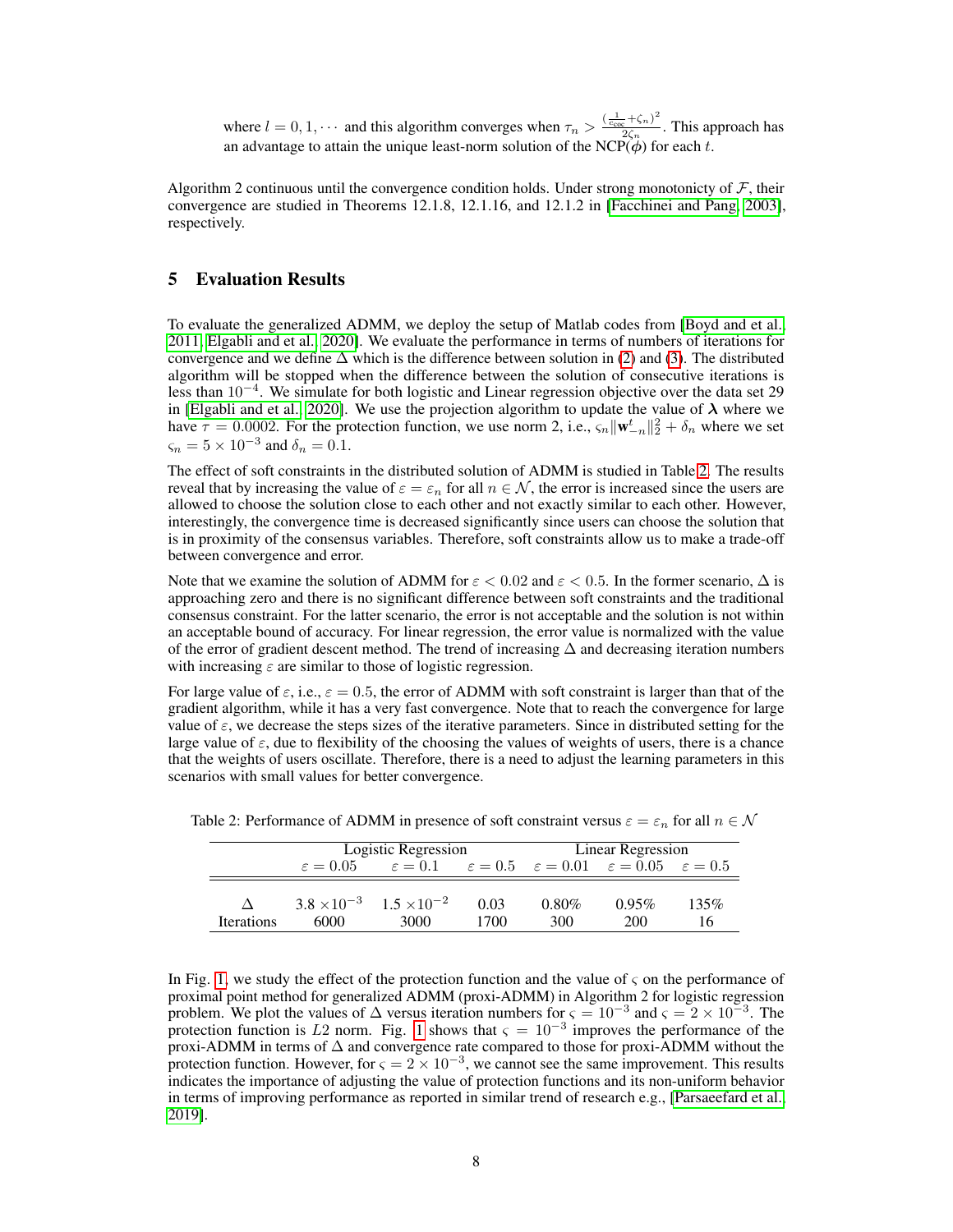

Figure 1: ∆ versus number of iterations for logistic regression and L2 as a protection function.

# 6 Conclusion

We study the generalized ADMM for distributed learning which includes different variation of consensus constraints and the effect of local data sets in each user. We study its solution through variational inequality which gives us a unified view for study this type of problems. We study the existence, uniqueness and distributed algorithm for our proposed setup.

## *Appendix A.*

*Proof.* Proof of this Lemma is as follows. Consider the Taylor series expansion of  $\widetilde{\mathcal{F}}$  with respect to  $f_n$  as

<span id="page-8-1"></span><span id="page-8-0"></span>
$$
\widetilde{\mathcal{F}} = [\widetilde{\mathcal{F}}]_{\varsigma_n} + [\sum_{i=1}^{\infty} (\frac{1}{i!}) (\varsigma_n)^i \bigtriangledown_{\mathbf{f}_n^i} \widetilde{\mathcal{F}}]_{\varsigma_n}.
$$

When  $\varsigma_n$  is small, the first term is equal to 0, and from A2-A3, the second term has a bounded value such that there exists  $q^{\max} \leq \infty$  where  $\|\mathcal{F} - \mathcal{F}\| \leq q^{\max}$ . Now, we have

$$
(\mathbf{w}_1 - \mathbf{w}_2)(\widetilde{\mathcal{F}}(\mathbf{w}_1) - \widetilde{\mathcal{F}}(\mathbf{w}_2)) \ge (\mathbf{w}_1 - \mathbf{w}_2)(\mathcal{F}(\mathbf{w}_1) - \mathcal{F}(\mathbf{w}_2)) \ge c \|\mathbf{w}_1 - \mathbf{w}_2\|
$$
 (15)

where  $c > 0$  is a strong monotonicity constant of  $\mathcal{F}$ , and the last inequality comes from strong monotone assumption of  $\mathcal{F}$ . П

## *Appendix B.*

*Proof.* For this theorem, we first should proof the following Lemma.

**Lemma 1:** 1) For the closed, convex uncertainty region in  $\Re_n(\mathbf{w}_{-n})$ ,  $\mathbf{W}_n$  is a closed, bounded and convex set. 2)  $\Phi_n$  is a continuous and differentiable of  $w_n$  and  $f_n(w_{-n}, x_{-n}, y_{-n})$ . If  $V_n(w_n, x_n, y_n)$ is convex with respect to  $w_n$ ,  $\Phi_n$  is a convex function.

*Proof.* This proof has two parts:

- When  $f_n(w_{-n}, x_{-n}, y_{-n})$  is a linear additive function of other user's wights. Moreover the norm function is a convex function bounded to  $\varsigma_n$  (Sec 2.2.2 [Boyd and Vandenberghe](#page-11-16) [\[2004\]](#page-11-16)). Hence  $\widetilde{\mathbf{W}}_n$  is closed, bounded set.
- From A1-A3,  $\Phi_n$  is contentious and differentiable. If  $V_n(\mathbf{w}_n, \mathbf{x}_n, \mathbf{y}_n)$  is convex, its maximum over the convex and closed set is also convex [\[Boyd and Vandenberghe, 2004\]](#page-11-16).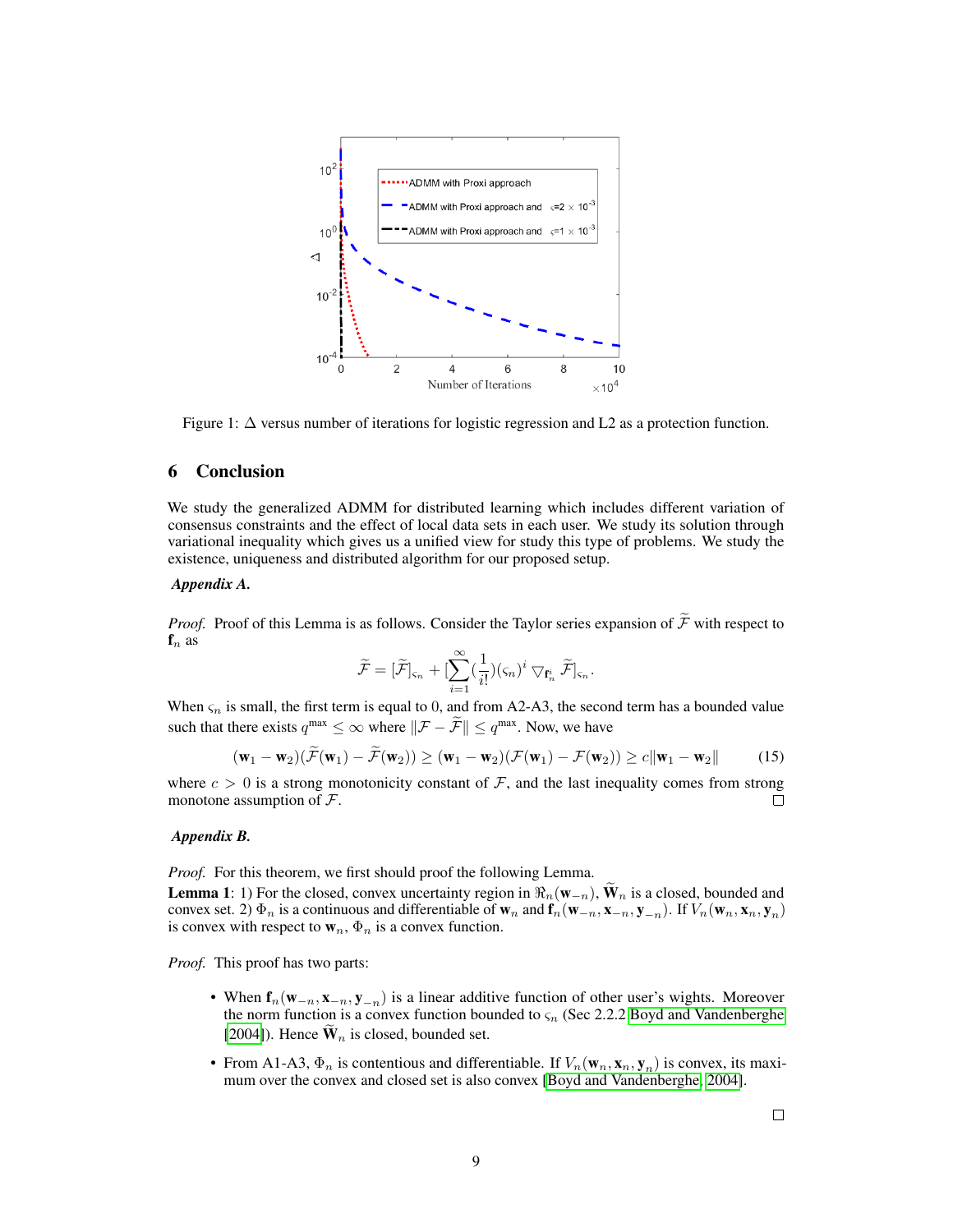From assumptions A1-A4 and Lemma 1, it is straightforward to show Lemma 3.1 and Theorem 3.2 in [\[Nishimura et al., 2009\]](#page-11-17) hold for our setup. Therefore, both  $VI(Q, \mathcal{F})$  and  $VI(\tilde{Q}, \tilde{\mathcal{F}})$  have at least one solution. one solution.

## *Appendix C.*

*Proof.* From Theorem 2.3.3.(b) in [\[Facchinei and Pang, 2003\]](#page-11-6), if  $\mathcal{F} + \lambda \mathcal{G}^1 + \mu \mathcal{G}_2$  is strongly monotone, the solution of this optimization problem is unique. when  $g_n^1$  is linear and  $g_n^2$  is convex, we have

$$
(\mathbf{w} - \mathbf{w}')(\mathcal{G}^2(\mathbf{w}) - \mathcal{G}^2(\mathbf{w}')) \ge 0
$$

and

 $(\mathbf{w}-\mathbf{w}')(\mathcal{G}^1(\mathbf{w})-\mathcal{G}^1(\mathbf{w}'))\geq 0,$ 

and it is straightforward that when  $\cal F$  is strong monotone,  $\cal F^{Fixed}$  is strong monotone. From Appendix A, and from [\(15\)](#page-8-1) in this supplementary file, when  $\mathcal{F}^{\text{Fixed}}$  is strong monotone,  $\mathcal{F}^{\text{Fixed}}$  is strong monotone. Therefore both  $VI(\mathbf{W}, \mathcal{F}^{\text{Fixed}})$  and  $VI(\mathbf{W}, \widetilde{\mathcal{F}}^{\text{Fixed}})$  have a unique solution when  $\mathcal{F}$  is strong monotone [Facchinei and Pang](#page-11-6) [\[2003\]](#page-11-6).

#### *Appendix D*

*Proof.* For this proof, we first define the P-matrix property of one matrix:

**Definition:** For any nonzero vector **x**, we have  $x_n(\Upsilon x)_n > 0$  where  $x_n$  is the  $n^{\text{th}}$  element of **x**.

The strong monotone condition of mapping F can be replaced by a P-matrix condition of  $\Upsilon$  where [\[Palomar and Eldar, 2010\]](#page-11-14)

$$
[\Upsilon]_{nm} = \begin{cases} \alpha_n^{\min}, & \text{if } m = n, \\ -\beta_{nm}^{\max}, & \text{if } m \neq n, \end{cases}
$$
 (16)

in which

$$
\alpha_n^{\min} \triangleq \inf_{\mathbf{w} \in \mathbf{W}} \alpha_n(\mathbf{w}),
$$

$$
\beta_{nm}^{\max} \triangleq \sup_{\mathbf{w} \in \mathbf{W}} \beta_{nm}(\mathbf{w}),
$$

 $\alpha_n(\mathbf{w}) \triangleq$  smallest eigenvalue of  $\nabla^2_{\mathbf{w}_n} V_n(\mathbf{w}),$ 

and

$$
\beta_{nm}(\mathbf{w}) \triangleq \|\nabla_{\mathbf{w}_n \mathbf{w}_m} V_n(\mathbf{w})\|_2, \quad \forall n \neq m,
$$

where  $\nabla_{\mathbf{w}_n}^2 V_n(\mathbf{w})$  and  $\nabla_{\mathbf{w}_n\mathbf{w}_m} V_n(\mathbf{w})$  are the  $K \times K$  Jacobian matrices of  $\mathcal{F}_n(\mathbf{w})$  with respect to  $\mathbf{w}_n$ and  $\mathbf{w}_m$ , respectively, and  $\| - \nabla_{\mathbf{w}_n \mathbf{w}_m} V_n(\mathbf{w}_n) \|_2$  is the *l*<sub>2</sub>-norm of  $V_n(\mathbf{w}_n)$ .

Now for all  $n \in \mathcal{N}$ , we have  $\frac{\partial^2 V_n}{\partial \mathbf{w}_n \partial \mathbf{f}_n} \ll \frac{\partial^2 V_n}{\partial^2 \mathbf{w}_n}$  which indicates that the effect of the weight of user  $n$  on its own optimization problem is much stronger than the effect of other users on its own solution, conducting that matrix  $\mathcal J$  is strictly semipositive matrix where  $[\mathcal J]_{nn} = \frac{\partial^2 V_n}{\partial^2 \mathbf{w}_n}$  and  $[\mathcal{J}]_{nm} = \frac{\partial^2 V_n}{\partial \mathbf{w}_n \partial f_n} \times \frac{f_n}{\partial \mathbf{w}_n}$  and  $\frac{f_n}{\partial \mathbf{w}_n} \geq 0$ . Algorithm 1 converges when  $\Upsilon$  is a P-matrix and the third order of derivatives of  $V_n$  with respect to  $w_n$  are negligible i.e., A5 [Palomar and Eldar](#page-11-14) [\[2010\]](#page-11-14).

 $\Box$ 

#### *Appendix E*

*Proof.* The proof of this theorem include three steps.

• Step1: For any value of fixed  $\lambda$ , the solution of the mapping (11) for w and  $\tilde{w}$  come from solution of  $VI(\mathbf{W}, \mathcal{F}^{\text{Fixed}})$  and  $VI(\mathbf{W}, \widetilde{\mathcal{F}}^{\text{Fixed}})$ . In Appendix C, we show that when  $\mathcal F$ is strong monotone, the solution of  $VI(\mathbf{W}, \mathcal{F}^{\text{Fixed}})$  and  $VI(\mathbf{W}, \mathcal{F}^{\text{Fixed}})$  are unique. Let  $(w^*, \lambda^*)$  be a solution of (3) which exists according to Theorem 1. From monotonocinity of  $\mathcal{F}, \mathbf{w}^*$  is unique and  $\lambda^*$  is a solution of the NCP in (11). Conversely, if  $\lambda^*$  is any solution of the NCP, then  $(w^*, \lambda^*)$  should be a solution of (2) [\[Pang et al., 2010\]](#page-11-15). The same is true for (2) and  $\tilde{\mathbf{w}}^*$ .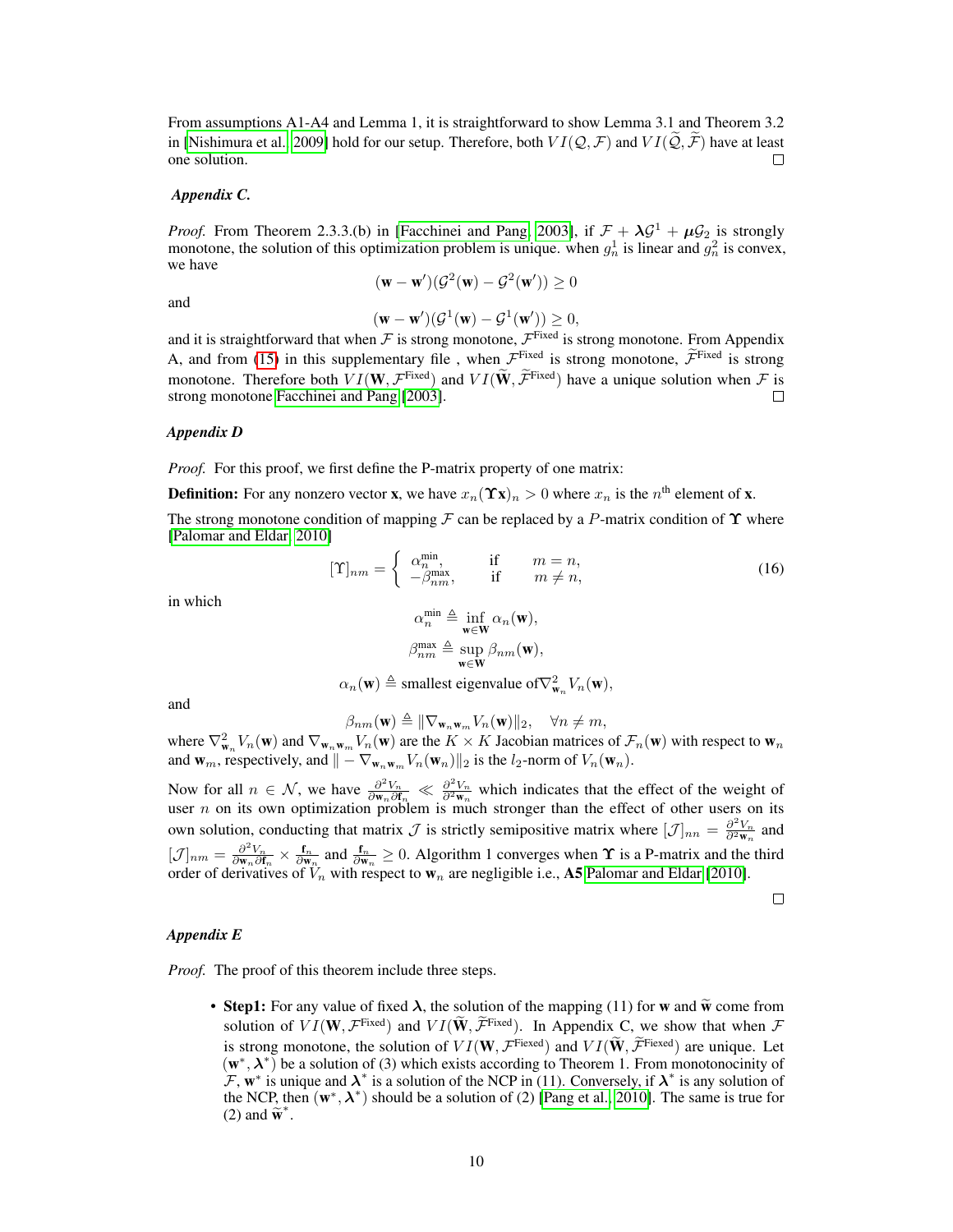• Step2: If NCP in (11) is monotone, there is a convex set of solutions for this equations which interestingly all of them leads to  $w^*$ . NCP in (11) is monotone, if  $\phi$  is co-coercive, i.e.,

$$
(\boldsymbol{\lambda}^1 - \boldsymbol{\lambda}^2)^T (\boldsymbol{\phi}(\boldsymbol{\lambda}^1) - \boldsymbol{\phi}(\boldsymbol{\lambda}^2)) \ge c_{\rm coc}(\boldsymbol{\phi}) ||\boldsymbol{\phi}(\boldsymbol{\lambda}^1) - \boldsymbol{\phi}(\boldsymbol{\lambda}^2)||_2^2
$$

which conducts us to have Lipschitz continuous property for mapping  $\phi$ . The same is true for  $OVI(\widetilde{Q}, \widetilde{\mathcal{F}})$ .

• Step3: To study the co-corrective condition of  $\phi$ , for any given  $\gamma$ , let  $w^* = w^*(\gamma)$  be a unique solution of VI of  $\mathcal{F}^{\text{Lagrange1}}(\kappa)$ , from  $VI(\mathcal{Q}, \mathcal{F}^{\text{Lagrangel}}(\kappa))$ , we have

$$
(\mathbf{w}^*(\boldsymbol{\gamma}^1)-\mathbf{w}^*(\boldsymbol{\gamma}^2))[\mathcal{F}(\mathbf{w}^*(\boldsymbol{\gamma}^2))-\boldsymbol{\gamma}^2)]\geq 0
$$

and

$$
(\mathbf{w}^*(\boldsymbol{\gamma}^2) - \mathbf{w}^*(\boldsymbol{\gamma}^1))[\mathcal{F}(\mathbf{w}^*(\boldsymbol{\gamma}^1)) - \boldsymbol{\gamma}^1)] \ge 0.
$$

By adding the above two terms and rearranging terms and following the strong monotonicity of  $F$ , we have

<span id="page-10-8"></span>
$$
(\gamma^1 - \gamma^2)(\mathbf{w}^*(\gamma^1) - \mathbf{w}^*(\gamma^2)) \ge c(\mathcal{F}) \|\mathbf{w}^*(\gamma^1) - \mathbf{w}^*(\gamma^2)\|_2^2
$$
 (17)

where  $c(\mathcal{F})$  is strong monotone constant of  $\mathcal{F}$ . From convexity of  $\mathbf{g}^2$  and definitions of  $\phi$ and  $\gamma$ , we have

$$
(\mathbf{w}^*(\boldsymbol{\gamma}^1)-\mathbf{w}^*(\boldsymbol{\gamma}^2))\geq \frac{1}{\mathcal{G}^2}\boldsymbol{\phi}(\mathbf{w}^*(\boldsymbol{\gamma}^1)-\boldsymbol{\phi}(\mathbf{w}^*(\boldsymbol{\gamma}^2)
$$

and from the definition of  $\gamma$ , we can show that left term of [\(17\)](#page-10-8) in this supplementary file is less than  $(\lambda^1 - \lambda^2)(\phi(\lambda^1) - \phi(\lambda^2))$ , and therefore, we deduce that

$$
(\boldsymbol{\lambda}^1-\boldsymbol{\lambda}^2)(\boldsymbol{\phi}(\boldsymbol{\lambda}^1)-\boldsymbol{\phi}(\boldsymbol{\lambda}^2)))\geq \frac{c(\mathcal{F})}{\mathcal{G}^2}\|\boldsymbol{\phi}(\boldsymbol{\lambda}^1)-\boldsymbol{\phi}(\boldsymbol{\lambda}^2)\|_2^2.
$$

This inequality proofs the desired co-coercivity property of  $\phi$ . From this, we can reach to the convex set of the solution of NCP. From Appendix A, the above results can be derived for the  $\tilde{\mathcal{F}}$  with minor modifications. Here, we have  $c_{\text{coc}} = \frac{c(\mathcal{F})}{\mathcal{G}^2}$ .

Note that this theorem does not show the uniqueness condition of  $\lambda$ . However, it shows that  $\lambda$ belongs to convex set.  $\Box$ 

# References

<span id="page-10-0"></span>D.P. Bertsekas and J. Tsitsiklis. *Parallel and Distributed Computation: Numerical Methods*. Prentice Hall, 1999.

- <span id="page-10-1"></span>Stephen Boyd and et al. Distributed optimization and statistical learning via the alternating direction method of multipliers. *Foundations and Trends in Machine Learning*, 3:1–122, 01 2011.
- <span id="page-10-2"></span>Sandeep Kumar, Ketan Rajawat, and Daniel P. Palomar. Distributed inexact successive convex approximation ADMM: Analysis-part I. *https://arxiv.org/abs/1907.08969*, pages 1–15, 06 2019.
- <span id="page-10-3"></span>Lie He, An Bian, and Martin Jaggi. Cola: Decentralized linear learning. In *32nd Conference on Neural Information Processing Systems (NeurIPS 2018), Montréal, Canada*. 2018. URL [https://papers.nips.](https://papers.nips.cc/paper/7705-cola-decentralized-linear-learning.pdf) [cc/paper/7705-cola-decentralized-linear-learning.pdf](https://papers.nips.cc/paper/7705-cola-decentralized-linear-learning.pdf).
- <span id="page-10-4"></span>D. Jung. Distributed feature selection for multi-class classification using ADMM. *IEEE Control Systems Letters*, 5(3):821–826, 2021.
- <span id="page-10-5"></span>Q. Ling, Y. Liu, W. Shi, and Z. Tian. Weighted ADMM for fast decentralized network optimization. *IEEE Transactions on Signal Processing*, 64(22):5930–5942, 2016.
- <span id="page-10-6"></span>J. F. C. Mota, J. M. F. Xavier, P. M. Q. Aguiar, and M. Püschel. D-ADMM: A communication-efficient distributed algorithm for separable optimization. *IEEE Transactions on Signal Processing*, 61(10):2718–2723, 2013.
- <span id="page-10-7"></span>Anis Elgabli, Jihong Park, and et al. Q-GADMM: Quantized group ADMM for communication efficient decentralized machine learning. *arXiv:1910.10453v3*, 2020.